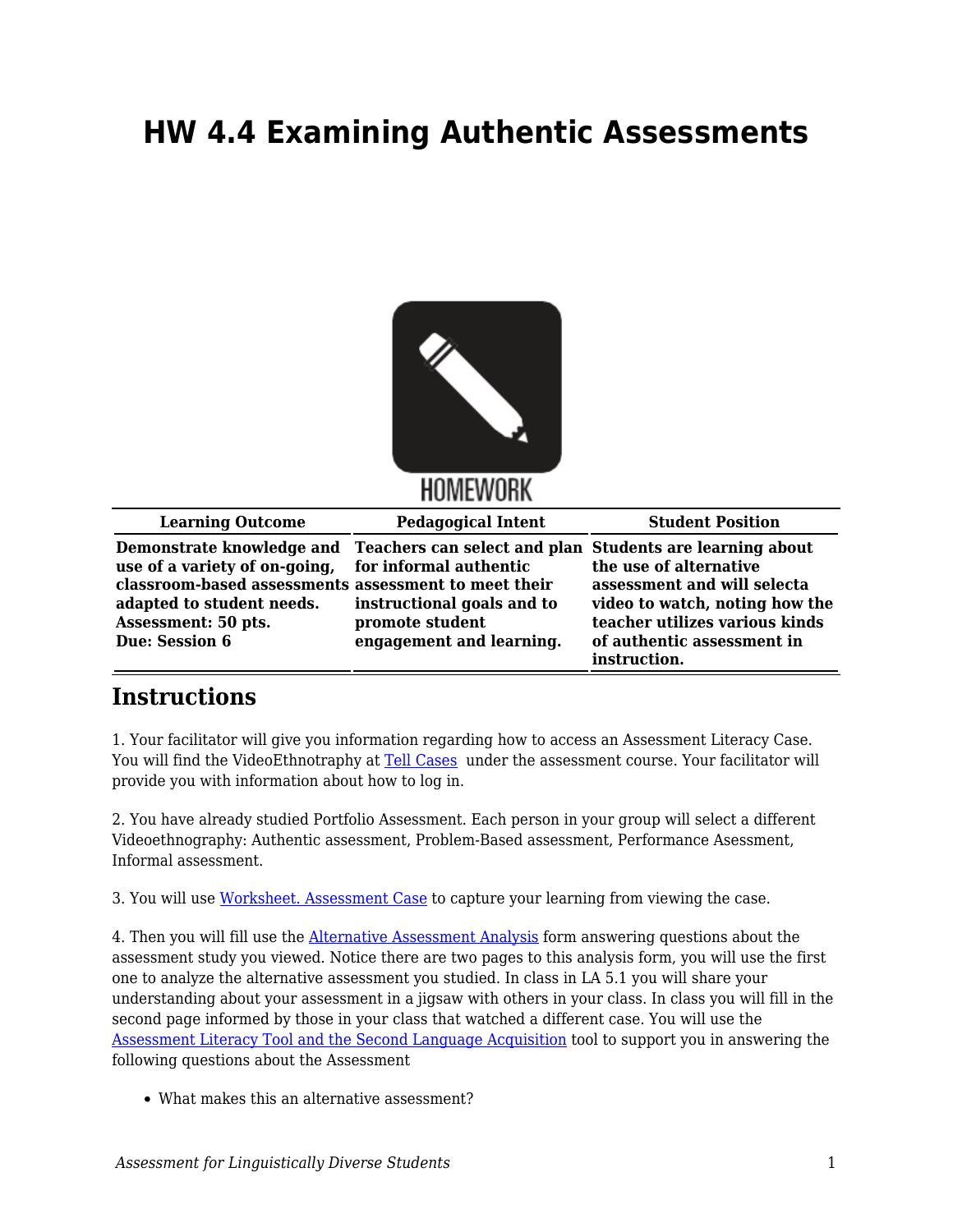- How does this activity attend to the Assessment Literacy concepts of useful, meaningful, and equitable assessment?
- How does this activity attend to the Second Language Acquisition concepts of communication, pattern, and variability?
- How is this type of assessment similar or different from your typical assessment practices?

5. Be prepared in class to report your findings about your case based on your answers in the Alternative Assessment Analysis form.You will use the table on the second page during class to summarize the reports others provide about the assessment they observed.

6.Bring these two worksheets with you to session 5 as you will need them in a learning activity.